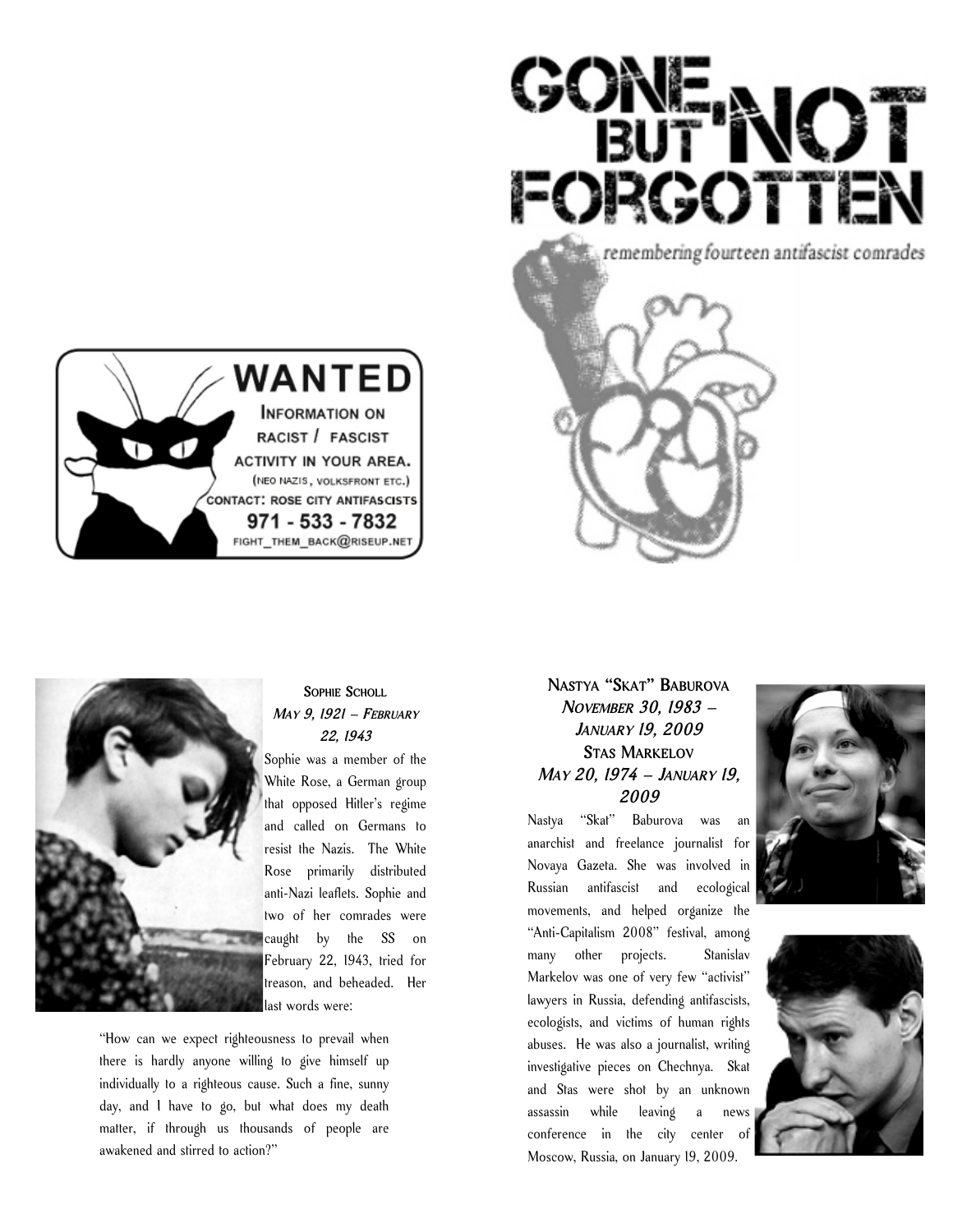IN THE SPIRIT OF MAY DAY, Rose City Antifa, Portland's chapter of the Anti Racist Action Network, would like to commemorate our fallen comrades. In their memory let us all renew our commitment to confront and stop fascism and white supremacy by any means necessary.

#### **ANTI-RACIST ACTION NETWORK POINTS OF UNITY**

1. *We go where they go:* Whenever fascists are organizing or active in public, we're there. We don't believe in ignoring them or staying away from them. Never let the nazis have the street!

2. *We don't rely on the cops or courts to do our work for us:* This doesn't mean we never go to court. But we must rely on ourselves to protect ourselves and stop the fascists.

3. *Non-Sectarian defense of other Anti-Fascists:* In ARA, we have lots of different groups and individuals. We don't agree about everything and we have a right to differ openly. But in this movement an attack on one is an attack on us all. We stand behind each other.

4. *We support abortion rights and reproductive freedom.* ARA intends to do the hard work necessary to build a broad, strong movement against racism, sexism, anti-Semitism, homophobia, discrimination against the disabled, the oldest, the youngest and the most oppressed people. **We want a classless free society.**

**WE INTEND TO WIN!**

#### **FRANKLIN ROSEMONT, RIP**

Franklin Rosemont, celebrated poet, artist, historian, street speaker, and surrealist activist, died Sunday, April 12 in Chicago. He was 65 years old. With his partner and comrade, Penelope Rosemont, and lifelong friend Paul Garon, he co-founded the Chicago Surrealist Group. When the surrealist André Breton died in 1966, Franklin worked with his wife, Elisa, to put together the first collection of Breton's writings in English.

He was also active in the 1960s with the Industrial Workers of the World, the Rebel Worker group, the Solidarity Bookshop and Students for a Democratic Society. Franklin and Penelope Rosemont became leading figures in the reorganization of the nation's oldest labor press, Charles H. Kerr Company, and printed the work of some of the most important figures in the development of the political left.

Franklin also became perhaps the most productive scholar of labor and the left in the United States, writing such volumes as *Joe Hill: The I.W.W. and the Making of a Revolutionary Workingclass Counterculture*. Rosemont's coedited volume *Haymarket Scrapbook* stands as the most beautifully illustrated labor history publication of the recent past. His books of poetry include *Morning of the Machine Gun, Lamps Hurled at the Stunning Algebra of Ants, The Apple of the Automatic Zebra's Eye* and *Penelope.*

Excerpted from an obituary by David Roediger, Paul Garon, and Kate Khatib.



#### **ANDREA SCAMIHORN** *APRIL 10, 1983 – DECEMBER 19, 2008*

Andrea was a veteran feminist and antifascist activist, with nearly a decade of experience in grassroots organizing. Her early antifascist organizing took place in rural Indiana against white supremacists, where she helped with many successful campaigns and risked much to do so. Formerly a member of Muncie, Indiana's Anti Racist Action group, she moved to Santiago, Chile in 2006 to teach. She died of carbon monoxide poisoning in her apartment in Santiago on December 19, 2008.



*APRIL 7, 1872 – JULY 13, 1952*

Marie was a queer anarchist doctor, supporter of the International Workers of the World, and feminist activist. She graduated from one of the first classes to admit women at the University of Oregon in 1903, protected women's right to choose by being one of the few doctors to perform abortions in Portland, and was committed to educating women about birth control, regardless of social class. She joined the American Union Against Militarism to protest WWI, and spent 3 years in jail for sedition under the Espionage Act. She died on July 13, 1952 in Portland, Oregon.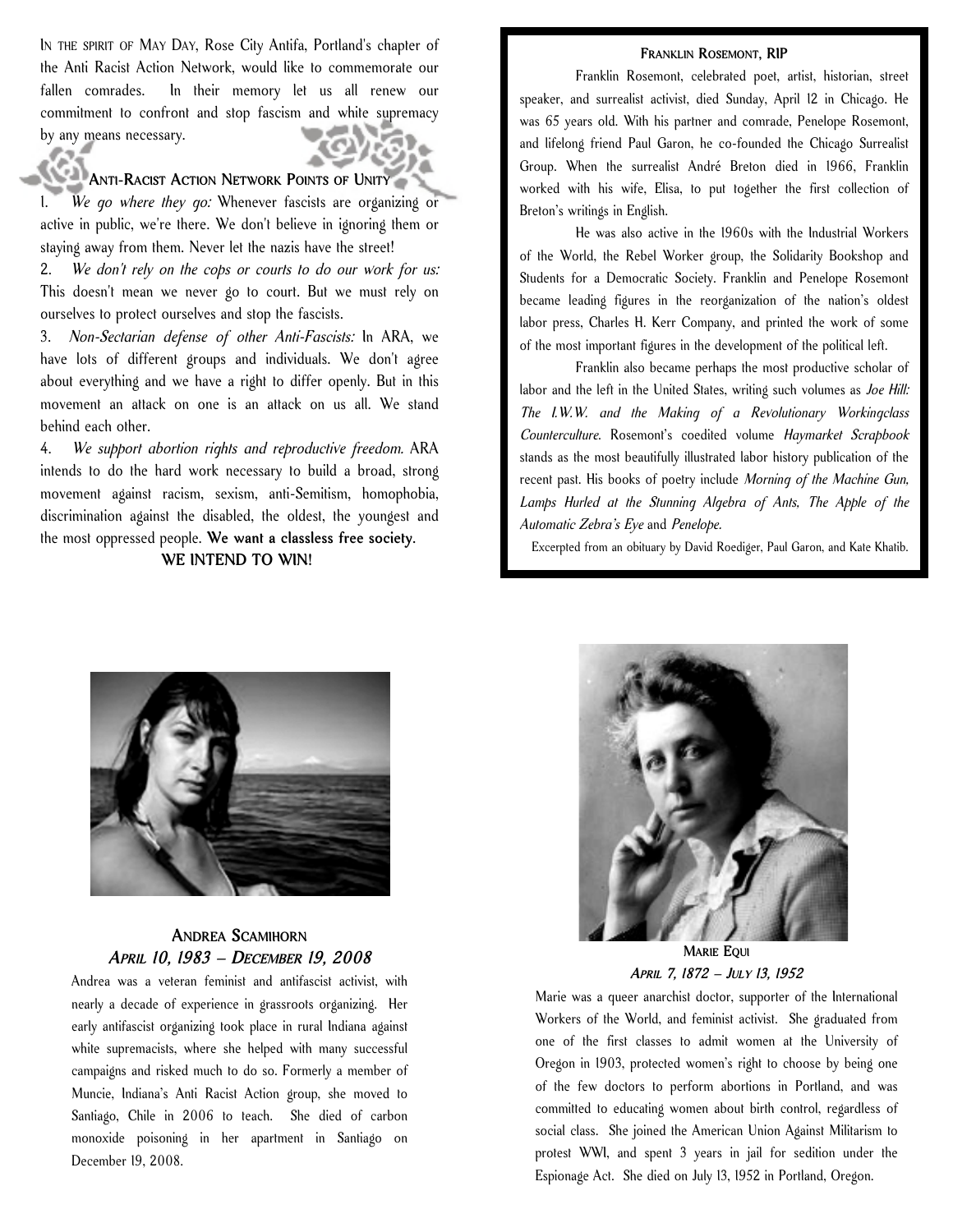

## **FRANCESC SABATÉ LLOPART, "EL QUICO"** *MARCH 30, 1915 – JANUARY 5, 1960*

El Quico was a Catalan anarchist militant who fought with the Federacion Anarquista Iberica (Iberian Anarchist Federation) against the fascist uprising in the Spanish Civil War, joined the Maquis to combat the Vichy government in France during WWII, survived concentration camps, and continued on to resist the dictator Franco's regime in Spain. He and four comrades were killed in Sant Celoni in the province of Catalonia on January 5, 1960 by a fascist paramilitary organization and the Spanish Civil Guard.

# **LEON GREENMAN** *DECEMBER 18, 1910 – MARCH 7, 2008*



Leon was a dedicated antifascist and Jewish survivor of the Auschwitz concentration camp. He wrote a book, *An Englishman in Auschwitz*, about his experiences in the Holocaust, and actively shared his story to combat the revisionist fascist propaganda of the National Front and the British National Party. Leon also supported the Anti-Nazi League and Unite Against Fascism. He died of pneumonia after a surgery in Barnet, just north of London, England on March 7, 2008.



**SANDRA SMITH** *DECEMBER 25, 1950 – NOVEMBER 3, 1979*

Sandra was an anti-racist, feminist activist, nurse, and communist union organizer. She helped found the Student Organization for Black Unity and was an active member of the Greensboro Association of Poor People. On November 3, 1979, Sandra participated in a "Death to the Klan" rally and march in Greensboro, North Carolina which was attacked by the Klan and American Nazi Party. She was shot in the head and killed by the Klan, along with 4 other marchers, while trying to protect the children present. The police were conspicuously absent from this march.



**TIMUR KACHARAVA** *AUGUST 21, 1985 – NOVEMBER 13, 2005*

Timur was a Russian anarchist antifascist organizer and musician. He worked with Food Not Bombs, the Epicenter Infoshop, participated in Critical Mass bike rides, and played in anarchopunk bands Sandinista! and Distress. On November 13, 2005, Timur was followed from Food Not Bombs and attacked by 8 to 10 neo-nazis outside a bookstore in St. Petersburg's city center. Timur was stabbed repeatedly in the chest and neck and died before an ambulance arrived.